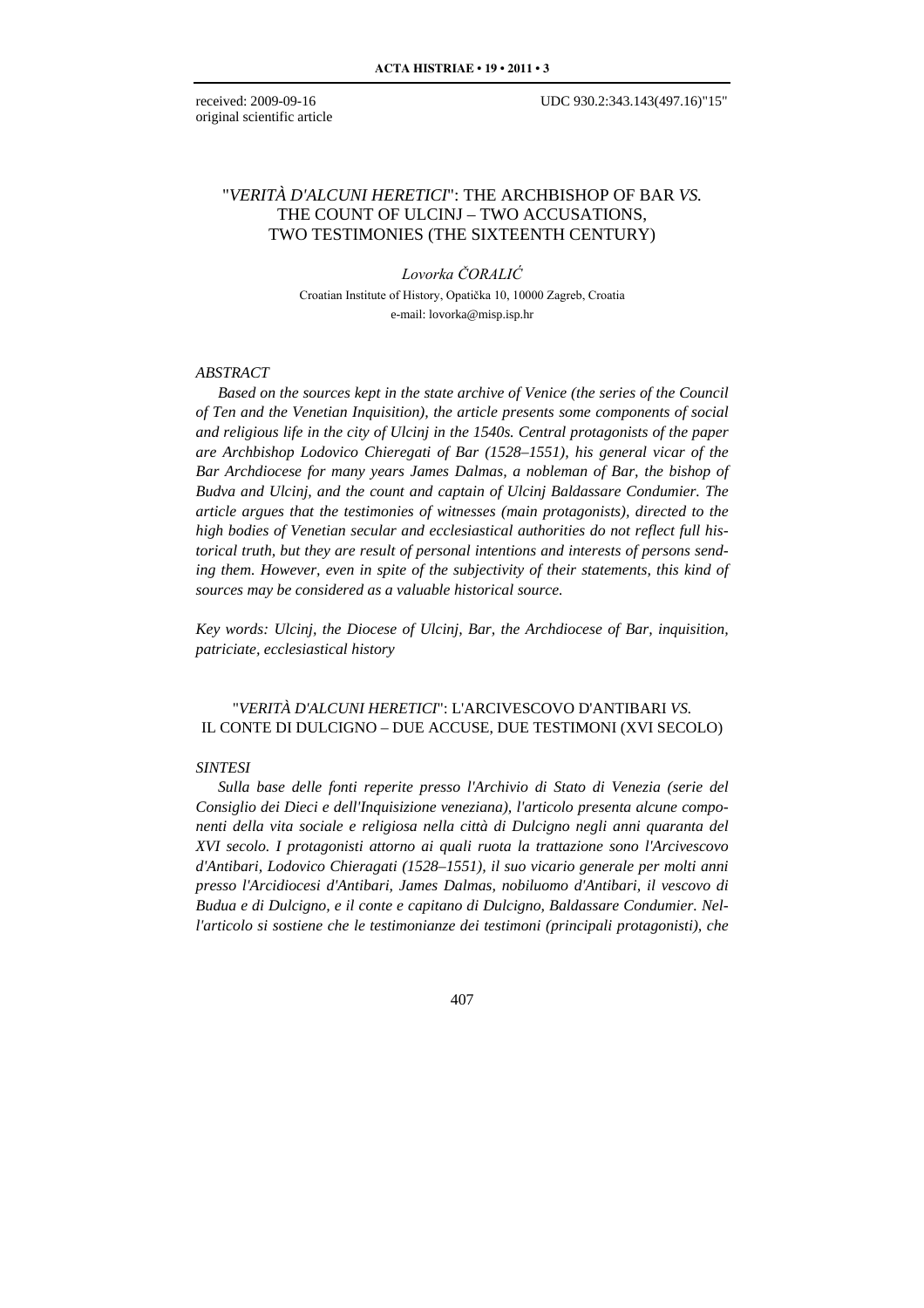*portano nella direzione dei vertici delle autorità secolari ed ecclesiastiche veneziane, non riflettono pienamente la verità storica, ma sono il risultato di intenzioni personali e degli interessi dei loro mandanti. Tuttavia, anche a dispetto della soggettività delle loro dichiarazioni, il tipo di fonte può essere considerata una fonte storica di grande valore.*

*Parole chiave: Dulcigno, Diocesi di Dulcigno, Arcidiocesi d'Antibari, inquisizione, patriziato, storia ecclesiastica*

The cities of Ulcinj (Alb. Ulqini) and Bar (Alb. Tivari), as well as areas of their dioceses, were in the sixteenth century the last Venetian outposts towards Ottoman acquisitions. Venetian possessions from 1421 (Ulcinj) and 1443 (Bar) respectively, these cities were according to the basic components of their development much the same to other Dalmatian and Albanian communes under the aegis of the *Serenissima*. However, as early as since the end of the fifteenth century, and particularly after the war occurrences marking a watershed in the history of these areas (the fall of Shkodra in 1479, Veneto-Ottoman wars 1499–1502 and 1537–1539), the very existence of Ulcinj and Bar became immediately threatened. Previously cities with rich hinterland and well populated villages, these hindmost Venetian centres on the East Adriatic were by every new Ottoman advancement constricted regarding areas of their districts, which reflected also on the economic components of their development in non small measure. Internal social strives and confrontations between the patriciate and commoners (particularly in Bar), gradual transformation of these cities into citiesfortresses in which their military function became prevalent by the passing of time, but also insufficient care of Venetian central authorities to provide adequate support, were basic circumstances leading to demographic and other (in the first place economic) disturbances in the development of these cities, frequent migrations of native population (particularly directed towards opposite Italian coast, but also towards Kotor, Dubrovnik and other Dalmatian cities and Istria), as well as general impoverishment of overall population (For more details regarding the history of Bar and Ulcinj see: Jireček, 1923; Šufflay, 1924; Bošković, 1962; Pertussi, 1973; Božić, 1979; Ćirković et al., 1984; Živković, 1989–1992; Marković, 1995; Schmitt, 2001; Bošković, 2004; Čoralić, 2006a; Marković, 2006). During all that time, regardless of the course of political and military circumstances and interdependencies, an extraordinary role for the survival of Catholic population in these areas belonged to the central institutions of the Catholic Church there – the Archdiocese of Bar and the Diocese of Ulcinj. Their contribution to the history of these areas is immensurable and consequently unavoidable while discussing basic components of the development of Bar and Ulcinj (For more details regarding the ecclesiastical history of Bar and Ulcinj see: Farlati, 1817, 8–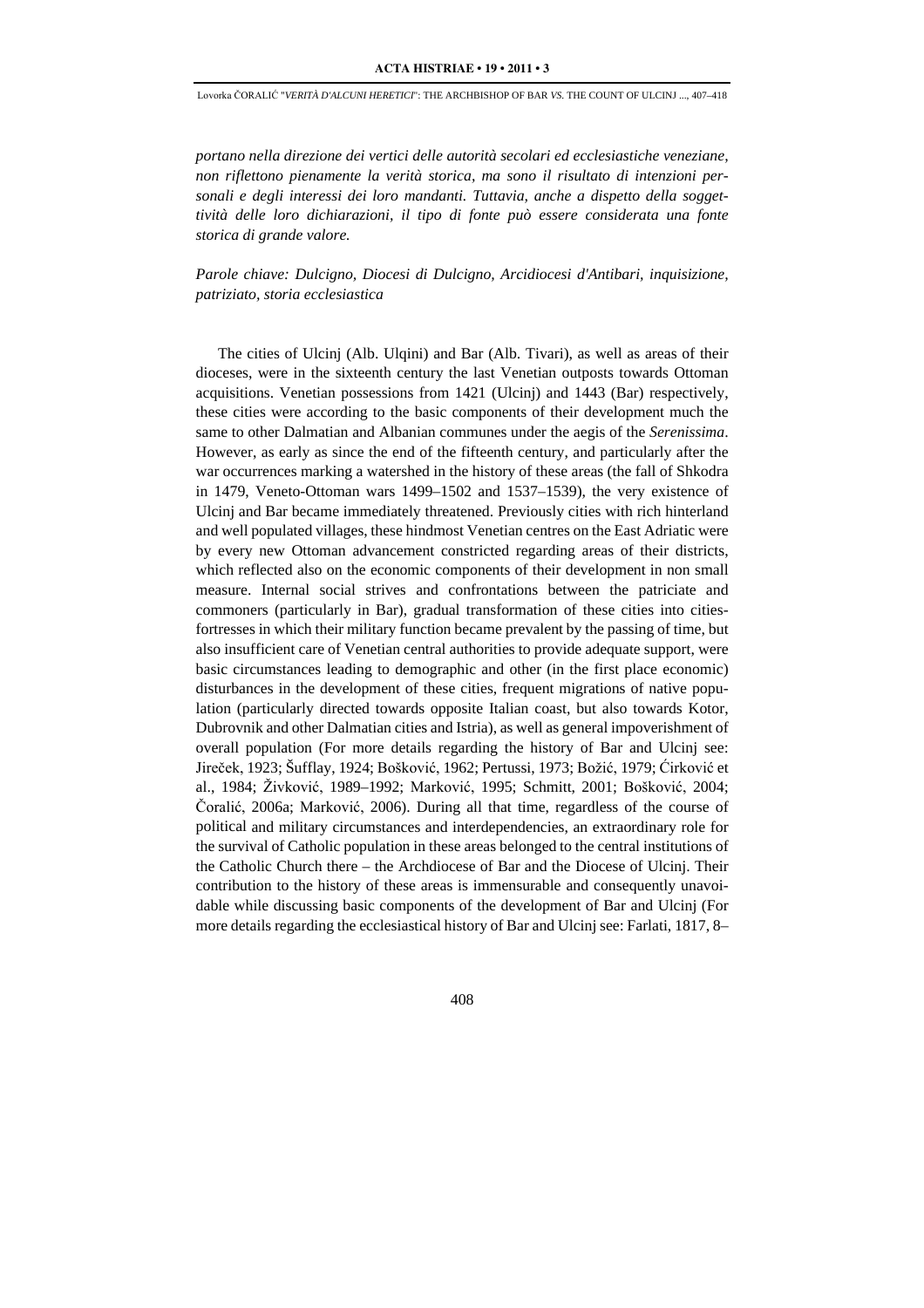190, 248–260; Theiner, 1863; 1875; Marković, 1902; Stanojević, 1912; Šufflay, 1916; Bici, 1985; Marković, 2002; Jovović, 2004; Čoralić, 2006b; 2006c).

There is not too many original and direct data on the last decades of the existences of Bar and Ulcinj under Venetian rule, in the first place because their archives are not preserved. Besides the documents kept in the archives of Dubrovnik and Kotor, the archival series of the State Archive of Venice (*Archivio di Stato di Venezia*) contain particularly valuable source material, which, even though only fragmentary, may shed some light on particular, less known, components from the past of the aforementioned cities.

This article, which certainly does not claim to be comprehensible, is an attempt, based on some archival documents conceived by the agency of different Venetian secular and ecclesiastical instances, to direct attention to certain details of social and religious dynamism in the Ulcinj area (and also in that of Bar) in the 1540s and to their central protagonists – contemporary ecclesiastical dignitaries of the Archdiocese of Bar and the Dioceses of Budva and Ulcinj. Even though sundered from the much wider historical contents of their origin, these documents disclose some until now unknown circumstances of social and religious circumstances in the aforementioned cities (in the first place in Ulcinj), as well as role of prelates and clergy in times immediately preceding the coming of that area under the Ottoman rule. Thus, these documents are testimonies of actual conflicts on Ulcinj and Bar political and ecclesiastical scene and, even though indirectly, speak of the way in which the leading representatives of ecclesiastical structures in these cities testified of the actual problems. Based on the analysis of their correspondence with the central bodies of Venetian ecclesiastical and secular government, the problem of the credibility of statements of the personally interested protagonists (the count of Ulcinj and the archbishop of Bar) shall be singled out. Furthermore, I shall try to establish how much these sources are results of personal attitude (in this case that of intolerance) and consequently subjective as historical sources, and how much, in spite of that, they reveal of the particular components of to them contemporary political, social and ecclesiastical life of these two cities and dioceses.

The first of two documents to be analysed in this paper, and which, even though concise and without a comprehensive explanation, testifies of the social and religious movements in Ulcinj in the 1540s, is kept in the State Archive of Venice within the deeds of Venetian magistrate of the Council of Ten and belongs to the group of reports which were sent to that council by the representatives of Venetian rule on the trans-Adriatic acquisitions of the *Serenissima* (ASV–CD, Lettere Rettori ai Capi, 278, 15). The act dates to May 1544 (in the Council of Ten in Venice, it was received on the 30th of the same month), and its subscriber, that is the person sending the report was contemporary count and captain of Ulcinj Baldassare Condumier (Bondumier). In a concise address to the heads of the Council of Ten, Condumier states that at the time of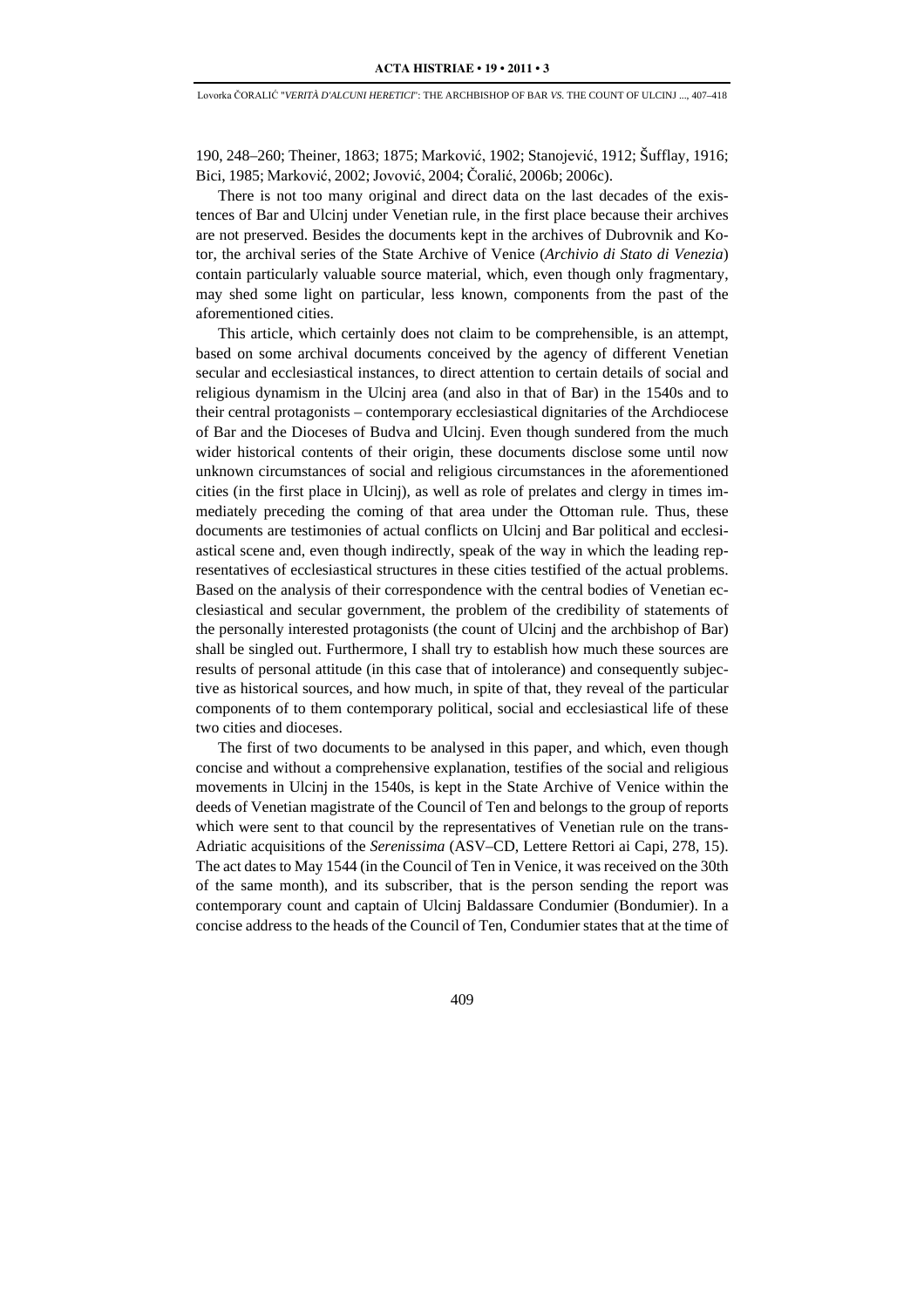his office in Ulcinj, there were only two patrician families (houses) with five members in total. In order to strengthen patrician ranks, and by that contribute to social stability in the city, Condumier decided, by powers of his authorities and powers, to aggregate in the nobility of Ulcinj few more native families, whose names, as well as the names of existing patricians, he does not mention explicitly. However, it seems that his decision was received with resistance, as Condumier's report retells, of actual bishop of Ulcinj James Dalmas (*Jacobus de Medio*, *Jacobus Dalmatius*), by his origin a nobleman of Bar, $<sup>1</sup>$  and two his relatives, who were probably closely connected to the</sup> existing nobility of Ulcinj. They, without knowledge and approval of the count, started with secret meetings, preparations of conspiracy and complot, and they started by their



*Fig. 1: The City of Bar after 1571 (Rosaccio, 1606). Sl. 1: Mesto Bar po letu 1571 (Rosaccio, 1606).*

-

<sup>1</sup> James Dalmas was a nobleman of Bar (on the family of the Dalmas see: Marković, 1995, 29) and a member of Franciscan order. In 1530 (3 October) Pope Clement VII appointed him the bishop of Budva, with a condition that after his death the diocese would be again united with the archdiocese of Bar (based on the decrees of Popes Leo X from 1518 and Clement VII from 1524). The same pope, Clement VII, entrusted to James also the administration of the diocese of Ulcinj (1532), which was confirmed by Pope Paul III in 1536. However, it seems that James (at least, in practice) did not hold both dioceses for long time, but, soon after receiving that of Ulcinj, principally acted in it, and the diocese of Budva was thus *de facto* reunited to the archdiocese of Bar. James Dalmas died in 1558. See: Gulik, Eubel, 1923, 142, 188; Farlati, 1817, 220–222, 259; Marković, 1902, 202–203; Jovović, 2004, 222, 224.

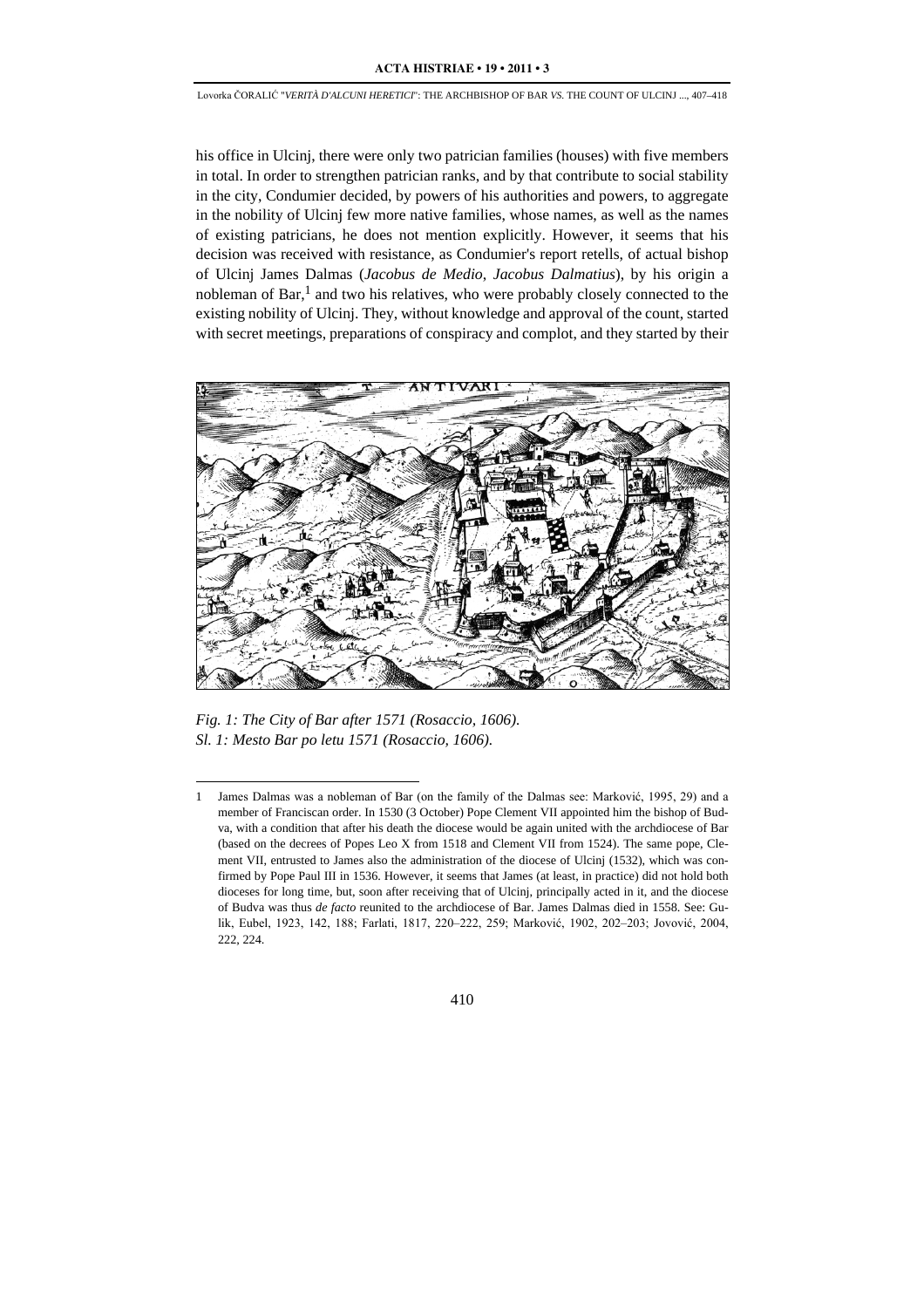

*Fig. 2: The City of Ulcinj after 1571 (Rosaccio, 1606). Sl. 2: Mesto Ulcinj po letu 1571 (Rosaccio, 1606).*

own initiative to direct to the Venetian central authorities letters adding to the social discontent and unrest in the city. It seems that conflicts became sharper with the passing of time, and caused polarisation of Ulcinj denizens on several confronted sides, and, because of the non modest role the bishop played in all these events, the clergy of Ulcinj also became deeply divided. Because of all mentioned, the count and captain of Ulcinj requested the heads of the Council of ten for an intervention, that is for starting an investigation against the leading participants in Ulcinj's social and religious confrontations, thinking by that in the first place on the bishop himself and his closest collaborators (Čoralić, 2006c, 67–68).

Previous acusations which the count and captain of Ulcinj expressed and directed to the Council of Ten in Venice as the central body of state authorised for conflicts of such character, are characteristic, even stereotypical, accusations expressed at such occasions by the governmental officers. "Secret meetings", "conspiracies", "complots", sending of letters with which the confusion existing in the city, which is anyway destabilised because of the Ottoman encirclement and unfavourable political situation, has been increased, these are the "key words" emphasised by the political representative of Venetian rule in Ulcinj in order to provoke the effect as great and as direct as possible in his favour. Putting forward of accusations, finally, he pointed by a request (presented as a recommendation) to the Council of Ten to punish with adequate measures main culprits for the problematic situation in Ulcinj. The report, thus,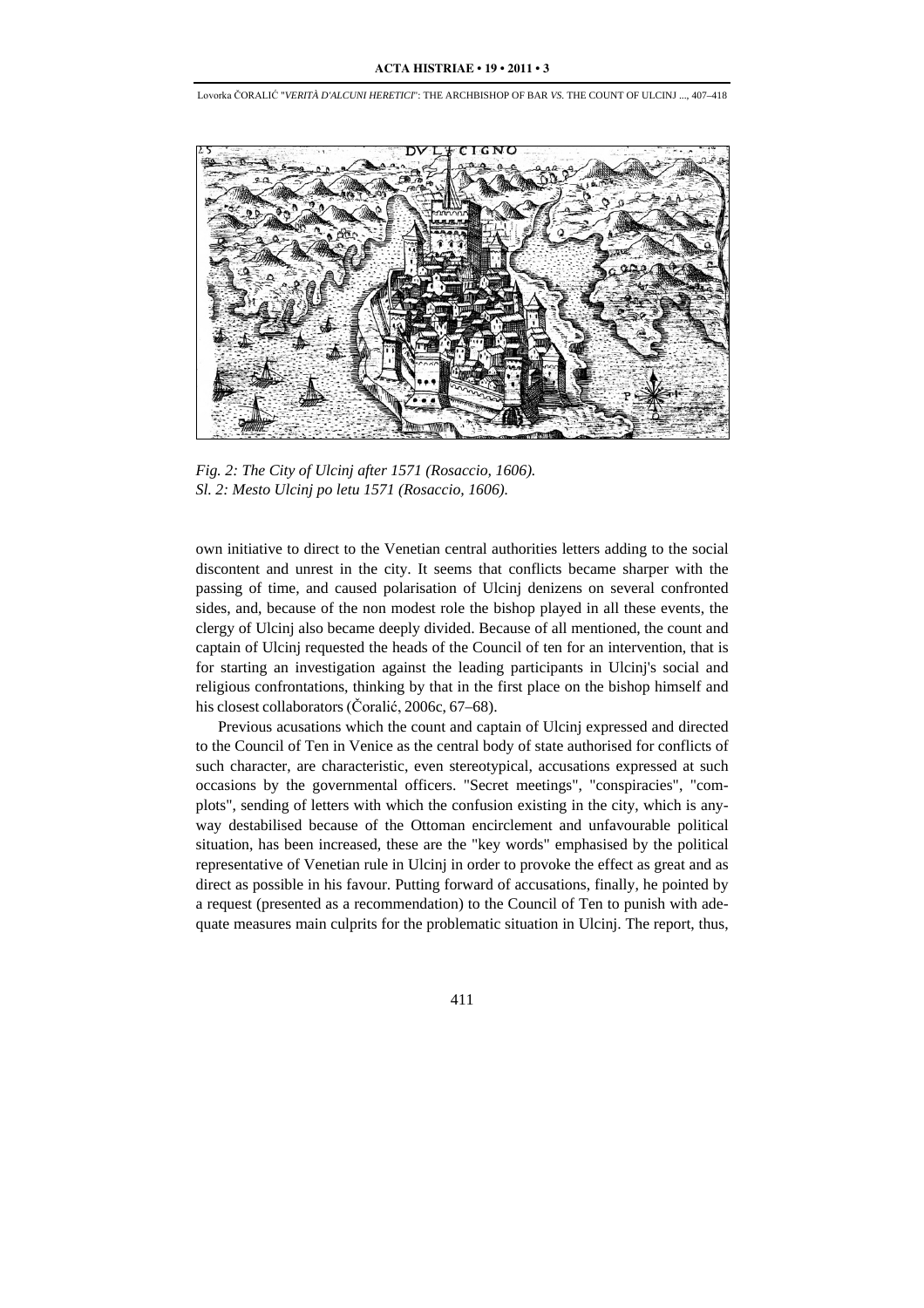actually bristles with accusations and blaming of a part of Ulcinj denizens and the bishop himself, but carefully avoids more profound analysis of real causes of problematic political, social and religious relations in Ulcinj in the mentioned period. The "truth" expressed through this description, thus, puts the "witness" (the person accusing) in the position of an unreliable reporter of real situation and circumstances, and historical reality more close to the truth may be red only from between the lines.

Five years later (29 July 1549) was created a letter of the actual Archbishop Lodovico Chieregati (Chieregato, Chierepati) of Bar,<sup>2</sup> directed to the representatives of Venetian inquisition (*Santo Uffizio, Savi all'Eresia*, ASV–SU, 8, IV, 1549).3 The letter is sent from Vicenza, the homeland of Chieregati, where he, as it seems, spent the most times in the period while he was holding the dignity of the archbishop of Bar. The same as in the previous document, particular details regarding motives and causes for the creation of this documents are not presented here. The archbishop of Bar in the introduction remark that he received news on repeated, renewed unrests and conflicts in Ulcinj by his vicar and procurator in Bar.4 The assertion naming some denizens of Ulcinj (without defining them by their own names) as adherents of Protestant creed (*alcuni heretici luterani*) deserves particular research attention. The archbishop of Bar, surprised by these news, see them as extremely dangerous persons for Catholic church there and its believers and from these reasons reports these phe-

-

<sup>2</sup> Lodovico Chieregati was a scion of a reputable noble family of Vicenza, whose members were noted in sources as prelates in several dioceses of Dalmatia (Leonelo was the bishop of Rab 1472–1484 and Trogir 1484–1488; Giovanni was the bishop of Kotor 1493–1513). A member of Franciscan order, he was appointed as the archbishop of Bar by Pope Clement VII on 11 May 1528. He generally even did not stay in his see; from 1530 he was the administrator of the diocese of Narni in Central Italy, and from 1546 he was mostly participating in the work of the Council of Trent, where from in the same year he summoned his suffragan bishops to join him. Because of his absence, he entrusted the aforementioned James Dalmas (1538), at that time the bishop of Budva and Ulcinj, with the administration of the archdiocese of Bar. It seems that Chieregati in 1541, according to his own initiative (even without official approval from Rome) took over the formal administration of the diocese of Budva, because in a letter to his general vicar there he styled himself as *Dei et apostolice Sedis gratia Archiepiscopus Antibaren. et Buduensis*. In 1551 from Trent he resigned the office of the archbishop of Bar (and together with it on that of the bishop of Budva), but, according to the writings of D. Farlati, he retained the title of the archbishop of Bar and the primate of Serbia, and a portion of income of the archiepiscopal mensa of Bar. It is noteworthy that Pope Paul IV after the death of Dalmas (1558) appointed as the bishop of Budva certain Anthony from Bari, which suggests that Chieregati's temporary taking over of the episcopal see of Budva was not caused by a mandate of the Holy See, but a personal action of the archbishop of Bar. He died in Vicenza on 4 June 1573. On Lodovico Chieregati see: Gulik, Eubel, 1923, 110; Farlati, 1817, 100–102, 222; Marković, 1902, 202–203; Jovović, 2004, 221– 224.

<sup>3</sup> I dealt earlier with the processes of Venetian Holy Office referring to the persons originating from the East Adriatic in several works. Cf. Čoralić, 2001 and a detailed survey of additional literature on the aforementioned topic there.

<sup>4</sup> Chieregati do not mention the name of his vicar and administrator of the archdiocese of Bar during his absence, but from other sources it is known that he was James Dalmas mentioned above.

<sup>412</sup>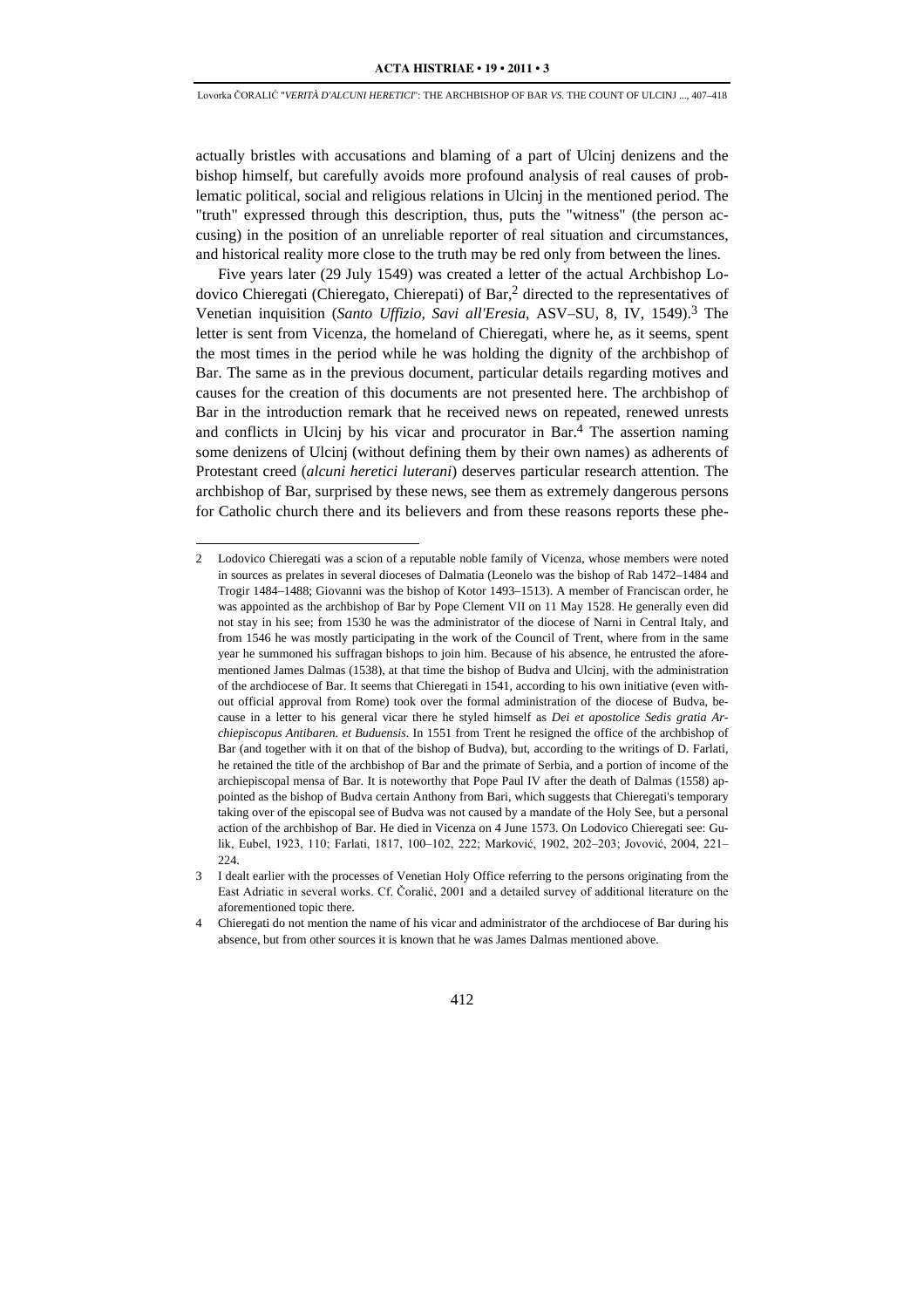nomena to the qualified representatives of Venetian inquisition. On all these events, Chieregati wants to report even personally to the representatives of the Holy Office in Venice, in order that all dangerous of religious deviance in Bar and its diocese would be removed urgently and effectively (Čoralić, 2006b, 68–69).

It is not known how was this notification of the archbishop of Bar received in Venice, in the office of the inquisition. Presented document is all which may be found regarding these events in Ulcinj in the acts of Venetian inquisition. Taking all in the account, and it was the destiny of many other numerous missives directed to the Holy Office (frequently exclusively in order to blacken undesirable persons and groups), the central office of Venetian inquisition, qualified for the whole area of the East Adriatic coast under the rule of the *Serenissima*, did not considered the information on the Lutheranism of the denizens of Ulcinj as a case serious and worthy of attention. The process, as it seems from the existing evidence, is not started and Chieregati's information/complaint is actually only information on our disposal. However, by comparative analysis of both documents, originating from different Venetian magistrates, may be concluded that certain social (triggered by the possibility of creation of new patrician families) and religious (division of the clergy there on supporters and adversaries of the actual bishop of Ulcinj James Dalmas, a denizen of Bar by origin) movements happened during the 1540s. The Archbishop Chieregati of Bar, maintaining frequent relations with Dalmas, his procurator and vicar in the archdiocese of Bar during his absence, might, as the documents suggest, hold the side of his person of confidence, rendering to him in that way support in his intentions. It is probable, moreover, that the accusation for Lutheranism was only an attractive, powerful "argument" by which Chieregati (based on Dalmas's information) tried to attract attention of Venetian inquisition, but also of state authorities, on the city Ulcinj and unrests and conflict in it.

The analysis of two previous documents (even though not very large by their content) reveals an interesting fragment from ecclesiastical and political narrative in the area of the diocese of Ulcinj and archdiocese of Bar in the last years of the first half of the sixteenth century. Following the traces of archival sources it has been pointed to the actual protagonists of religious and social events there – the archbishop of Bar Lodovico Chieregati, the bishop of Budva and Ulcinj and the patrician of Bar James Dalmas, and to the count and captain of Ulcinj Baldassare Condumier. These excerpts regarding the events happening in Ulcinj in the 1540s report, in the first place indirectly, also on the relationship of two neighbouring dioceses, on the problems and difficulties of life in these areas and cities in the dusk of their final loss for the *Serenissima*, when the course of their history was redirected to another track. The documents discussed here and those published as appendices at the end of the paper are an example also for the way how the protagonists present actual circumstances and problems to the representatives of Venetian secular (the Council of Ten) and ec-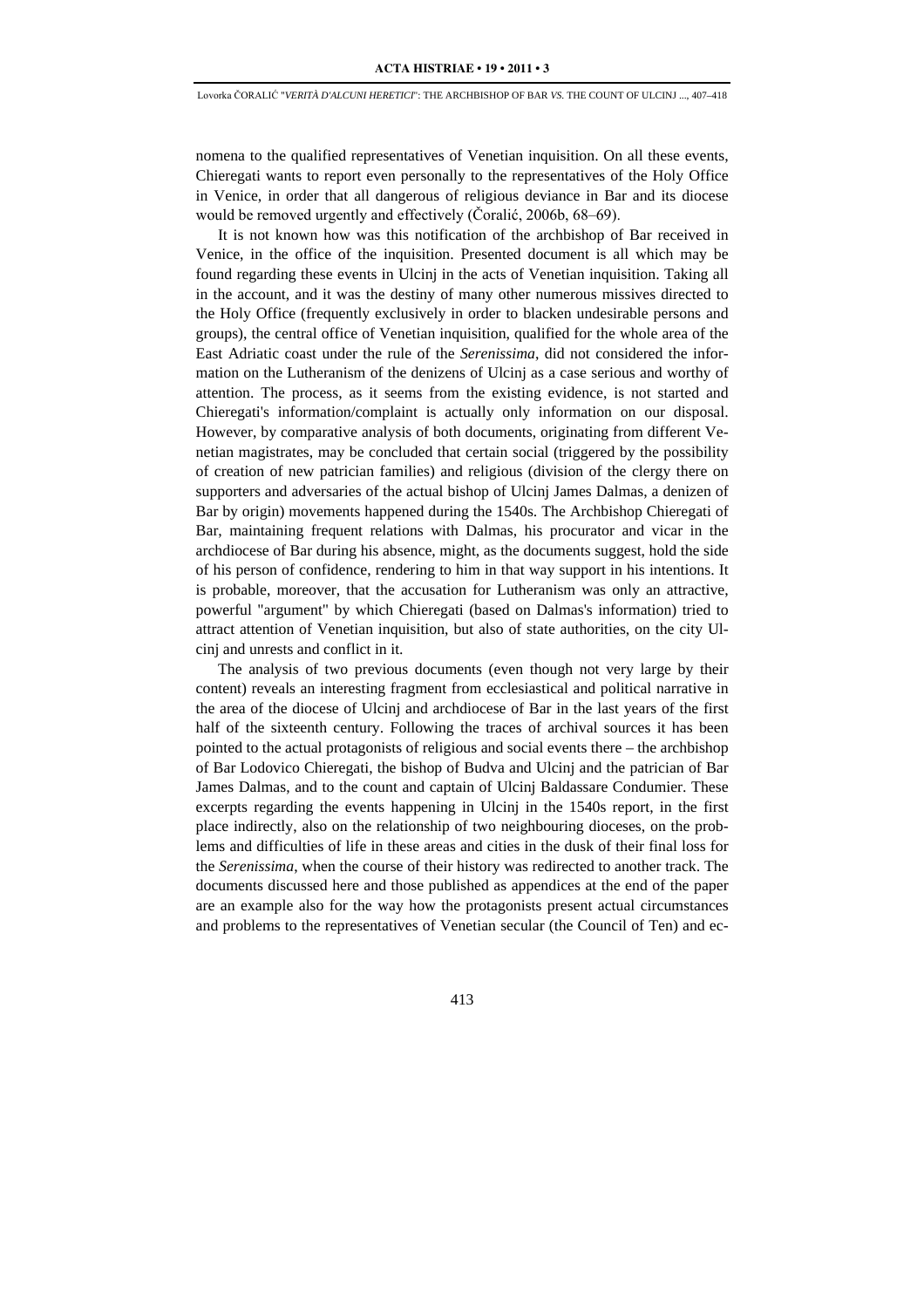clesiastical authorities (the inquisition). Their testimonies betray in the first place their personal interests and intentions, but they are not useless as an objective historical source. From both letters, regardless of subjective parlance of their authors, may be observed wider problems of social, political and ecclesiastical life of these two Southern dioceses, which would, finally, in several decades contribute to the permanent loss of control of Venetian authorities over these areas.

## APPENDIX 1

# **A transcript of the report of Count and Captain Baldassare Condumier regarding social and religious turmoil in Ulcinj, directed to the Council of Ten in Venice**

Clarissimi Domini Honorandissimi. Per pacifico et quieto uiuere di questa fidellissima cita habbiandomi parso essere di bisogno agregar algune case in numero di nobili, di quali solamente erano case due, et in tutto persone numero cinque, come piu diffusamente appar nelle mie in tal materia indrizate alla Illustrissima Signoria, parche il Veschovo di questa terra, che e nobile d'Antiuari et parente de certi dui fradelli deua quali sempre hano atesso alla innouatione et scandalli, si fecino licito senza alguna saputa mia far coloquii, et consulti et scriuer lettere alla Illustrissima Signoria con intitularsi ambasadori da parte di nobili con vniuersal murmuratione et scandallo di tutta questa citta, la quale è desiderosa di viuer in pace et non attender à scandalli e rixe, come è di mente di esso episcopo, et questi tali, et quale episcopo etiam pare, che de qui habbia misso in confusione et scisma questo suo clero, de modo che se da me non li fusse stato obuiato de facili resultaua qualche manifesto scandallo infra li parenti di esso clero la natura di qualli, perche vedo esser al tutto aliena al quieto viuere anci sono disturbatori di pace et vnione, ho deliberato di formar il processo contra di esso Veschouo et contra quelli a mi proceder accio da loro castigo tutti li altri pretendino exempio di ben viuere, come è di mente di Vostre Excelentissime Signorie, alle qual reuerentemente ho vaghliuto dar notitia come debbitamente diebbo, alle gratie delle qual humilmente mi reccomando.

Olchinii die ...5 Maii 1544

Balthasar Bondimerius Comes et Capitaneus Olchinii (ASV–CD, Lettere rettori ai capi, 278, Dolcigno, 15, May 1544, p. 1)6

*a tergo*: Clarissimis Dominis Capitibus Excelentissimi Consilii X Dominis Obseruandissimis

j

<sup>5</sup> The place for the date is left empty on purpose.

<sup>6</sup> Fol. 15, pp. 2–3 are left blank.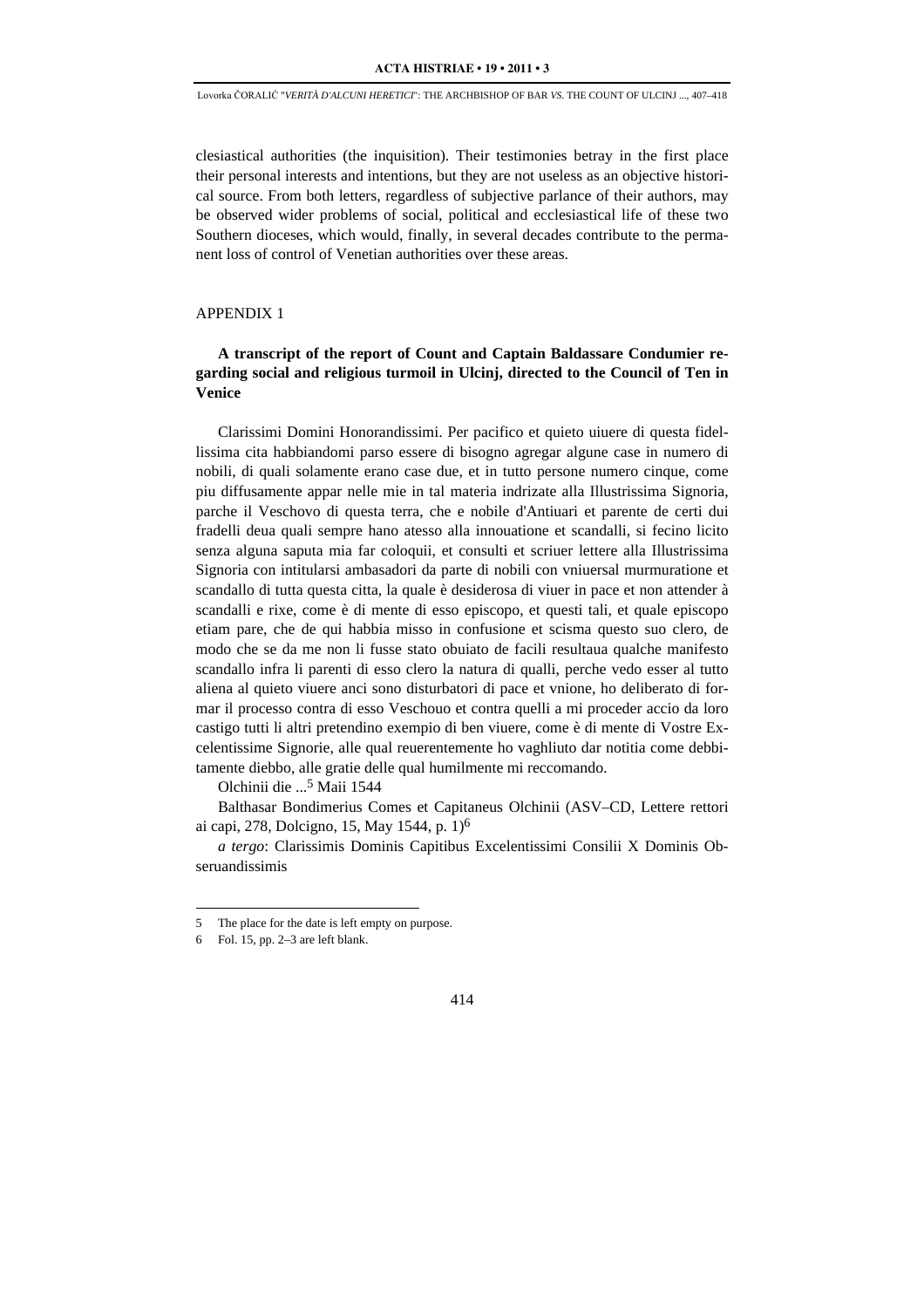*manu aliena*: 1544 Maii; recepto 30

Olchinium. Scribit formate processum contra illum episcopum et alios, qui mouerint seditionem ob nobiles creatos ab ipso potestate (ASV–CD, Lettere rettori ai capi, 278, Dolcigno, 15, May 1544, p. 4).

#### APPENDIX 2

# **A transcript of the information regarding religious turmoil in Ulcinj directed to the Venetian Inquisition from Vicenza by Archbishop Lodovico Chieregati of Bar**

Eccelentissimi et Clarissimi Signori mei Osseruandissimi

Essendomi uenuta notitia si da particolar informatione, come da lettere del nostro vicario et locotenente d'Antivari del caso nouamente seguito in Dulcigno cum grande scandallo et confussione de quele pouere anime christiani, causa l'insolentia et per verità d'alcuni heretici luterani subliuati nel loco et parendomi esse cosa degna di cellere prouisioni, mosso da zello et carità christiana sendo comesa a me la cura spirituale de quele parte è sentendo quanto difficilmente li agenti in tal materia indrizati dalli Signori sopra li cose lutherani a Vostri Eccelentissimi Signori possano già tanti giorni essi uditi per tanto desideroso de l'honor de Iddio in è parso cum li presenti mie reuerentamente suplicare et exportare Vostri Eccelentissimi Signori a conservatione della fede christiana li piacia alli exibitori delle presente mie darli una breuissima udientia che serà di pochi parole, concisiacosa che altro non intendano recercare da Vostri Eccelentissimi Signori sopra li cose lutherani cum autoritate ut in petitione, et questo è quanto sii suplica a Vostri Eccelentissimi Signori per poter dar logo alla giustitia contra il mal exempio di tali falsi heretici lutherani non essendo più perlixo me inchlino et faccio reuerentia a Vostri Eccelentissimi Signori pregando nostro Signor Iddio li doni la sua santa gratia et mi tengha nel numero de suoi devoti vaxalli et fidelissimo della nostra Illustrissima Signoria.

Da Vicenza, a di XXIX iulio

MDXLIX

D. V. Eccelentissimo Signor Lodovico Chieregatto Arciuescovo d'Antibari primatur de quia.

*a tergo:* Lettere del Illustrissimo Lodovico Chieregatto Arciuescovo de Antiuari scritte alli Eccelentissimi Signor Capi dell'Eccelentissimi Consiglio dei Dieci, 1549

Alli Eccelentissimi et Clarissimi Signori mei Osseruandissimi li Signori Capi de l'Eccelentissimo Consiglio dei Dieci (ASV–SU, 8, IV, 29 July 1549).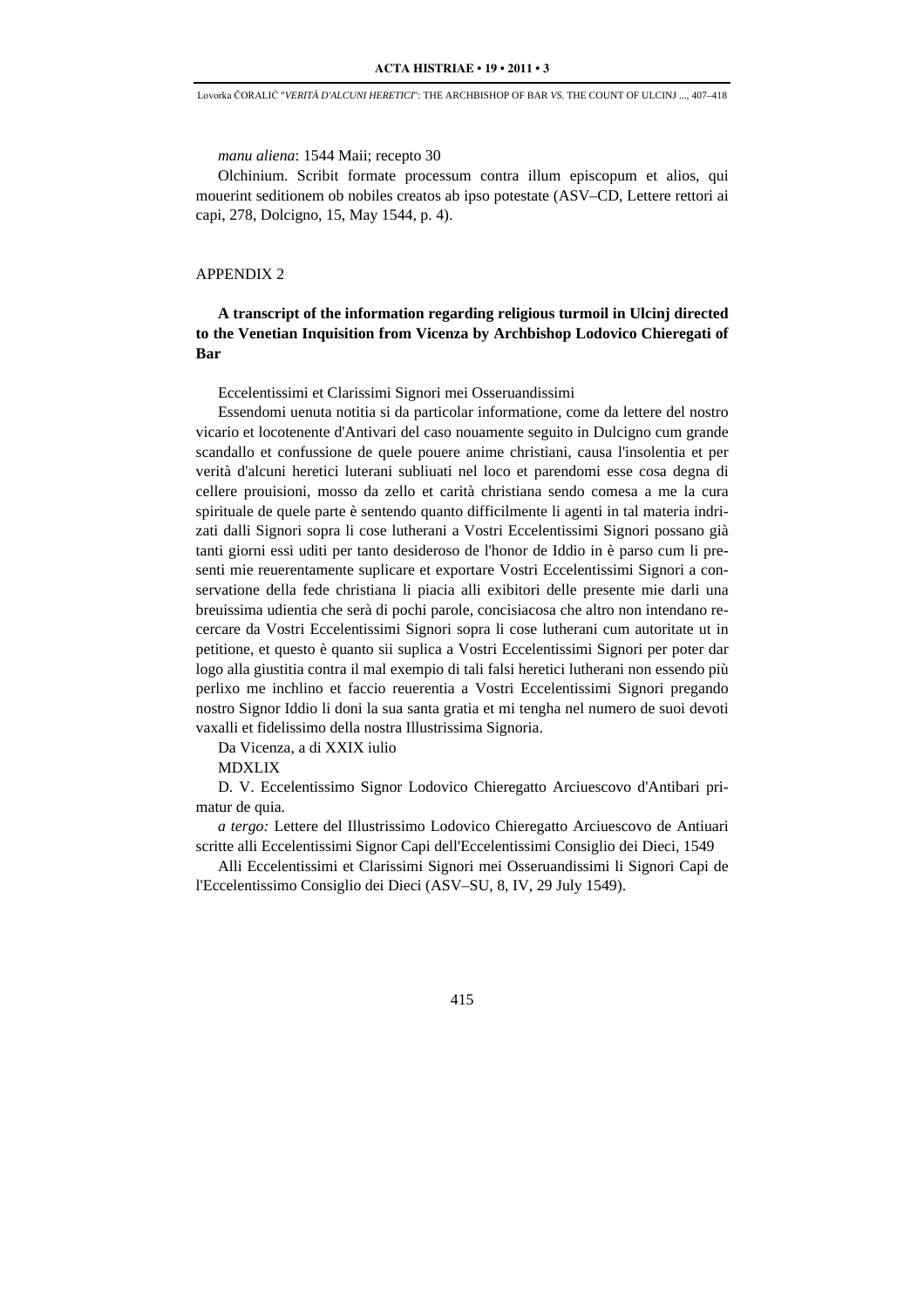# *"VERITÀ D'ALCUNI HERETICI":* BARSKI NADŠKOF *VERSUS* ULCINJSKI KNEZ – DVE OBTOŽBI, DVE PRIČEVANJI (16. STOL.)

*Lovorka ČORALIĆ* Hrvaški inštitut za zgodovino, Opatička 10, 10000 Zagreb, Hrvaška e-mail: lovorka@misp.isp.hr

### *POVZETEK*

*Na osnovi izvirnega gradiva iz Državnega gradiva v Benetkah (fondi Sveta desetih in beneške inkvizicije) so prikazani nekateri elementi iz družbenega in verskega življenja v mestu Ulcinj v 40. letih 16. stoletja. Osrednja protagonista razprave sta barski nadškof Lodovico Chieregati (1528–1551) in njegov dolgoletni generali vikar in poverjenik za Barsko nadškofijo, barski plemič Jakov Dalmas, budvanski in ulcinjski škof. Slednji je po poročanju kneza in kapetana Baldassareja Condumierja glavni krivec za družbene in verske spore v Ulcinjski škofiji, ki so jih povzročile Condumierjeve namere, da takratnemu maloštevilnemu ulcinjskemu plemstvu pridruži nekatere nove družine. Z dopisom iz Benetk je na osnovi teh spopadov reagiral nadškof Chieregati, ki je posredno podpiral svojega zaupnika Dalmasa in obtožil pred beneško inkvizicijo del ulcinjskega klera za privrženost protestantizmu. Na tej osnovi se analizira okoliščine v Ulcinju in v Barski nadškofiji in Budvanski škofiji ter razjasnjuje vlogo posameznih protagonistov takratnega dogajanja. Izkaže se, da pričevanja prič (glavnih protagonistov), ki so jih prejeli vrhovi beneške posvetne in cerkvene oblasti, ne izkazujejo popolne zgodovinske resnice, temveč so rezultat osebnih namer in interesov pošiljateljev dopisa. Pa vendar se kljub neobjektivnosti, izkazani v teh dopisih, lahko sklepa, da je ta vrsta gradiva dragocen zgodovinski vir.*

*Ključne besede: Ulcinj, Ulcinjska škofija, Bar, Barska nadškofija, inkvizicija, patricijat, cerkvena zgodovina*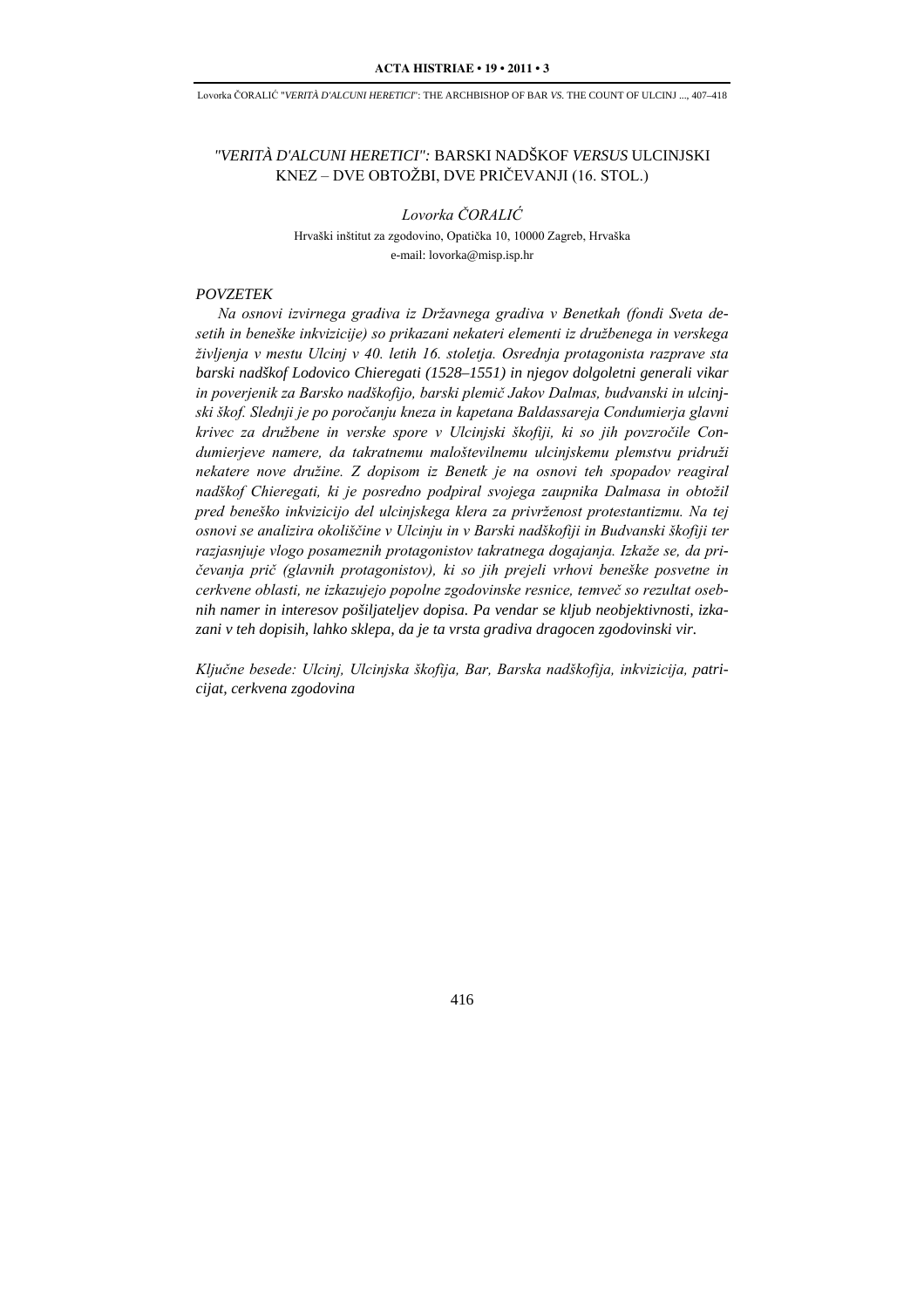### SOURCES AND BIBLIOGRAPHY

**ASV–CD –** Archivio di Stato di Venezia (ASV), Consiglio dei Dieci (CD).

- **ASV–SU –** ASV, Santo Uffizio (SU).
- **Bici, M. (1985):** Iskušenja na putu po crnogorskom primorju, Albaniji i Srbiji 1610. godine. Budva, Opštinski arhiv.
- **Farlati, D. (ed.) (1817):** Illyricum sacrum, 7. Venetiis, Apud Sebastianum Coleti.
- **van Gulik, G., Eubel, C. (eds.) (1923):** Hierarchia catholica medii et recentioris aevi. Vol. III. (1503–1592). Monasterii, typ. Librariae Regensbergianae.
- **Rosaccio, G. (1606):** Viaggio da Venetia a Constantinopoli. Venezia, Giacomo Franco.
- **Theiner, A. (ed.) (1863):** Vetera monumenta Slavorum meridionalium, I. (ab Innocento pp. usque ad Paulum PP. III, 1198.–1548.). Romae, Typis Vaticanis.
- **Theiner, A. (ed.) (1875):** Vetera monumenta Slavorum meridionalium, II. (a Clemente VII. usque ad Pium VII., 1524.–1800., cum additamentis saec. XIII. et XIV.). Zagrabiae, Ex Officina societatis typographicae.
- **Bošković, Đ. (1962):** Stari Bar. Beograd, Savezni zavod za zaštitu spomenika kulture.
- **Bošković, T. (2004):** Bar pod mletačkom vlašću (1443.–1571.). Bijelo Polje, Pegaz.
- **Božić, I. (1979):** Nemirno Pomorje XV veka. Beograd, Srpska književna zadruga.
- **Čoralić, L. (2001):** Hrvati u procesima mletačke inkvizicije. Zagreb, Dom i svijet Hrvatski institut za povijest.
- **Čoralić, L. (2006a):** Barani u Mlecima: povijest jedne hrvatske iseljeničke zajednice. Zagreb, Dom i svijet - Hrvatsko građansko društvo Crne Gore (podružnica Bar).
- **Čoralić, L. (2006b):** Iz prošlosti Barske nadbiskupije pismo barskoga klera i puka papi Benediktu XIV. iz 1743. godine. Povijesni prilozi, 25, 30, 129–139.
- **Čoralić, L. (2006c):** Iz prošlosti Ulcinjske biskupije i Barske nadbiskupije tragom gradiva iz mletačkoga Državnoga arhiva (XVI. st.). Croatica Christiana periodica, 30, 57, 65–71.
- **Ćirković, S. et al. (1984):** Bar grad pod Rumijom. Bar, Izbor.
- **Jireček, K. (1923):** Istorija Srba. I-IV. Beograd, G. Kon.
- **Jovović, I. (2004):** Iz prošlosti Dukljansko-barske nadbiskupije. Bar, Nadbiskupski ordinarijat Bar.
- **Marković, I. (1902):** Dukljansko-barska metropolija. Zagreb, tisak Antuna Scholza.
- **Marković, S. (1995):** Barski patricijat. Bar, JP Kulturni centar Bar.
- **Marković, S. (2002):** Barski disktrikt u eklezijastičkim relacijama od 1627. do 1644. godine. Istorijski zapisi, 75, 3–4, 45–74.